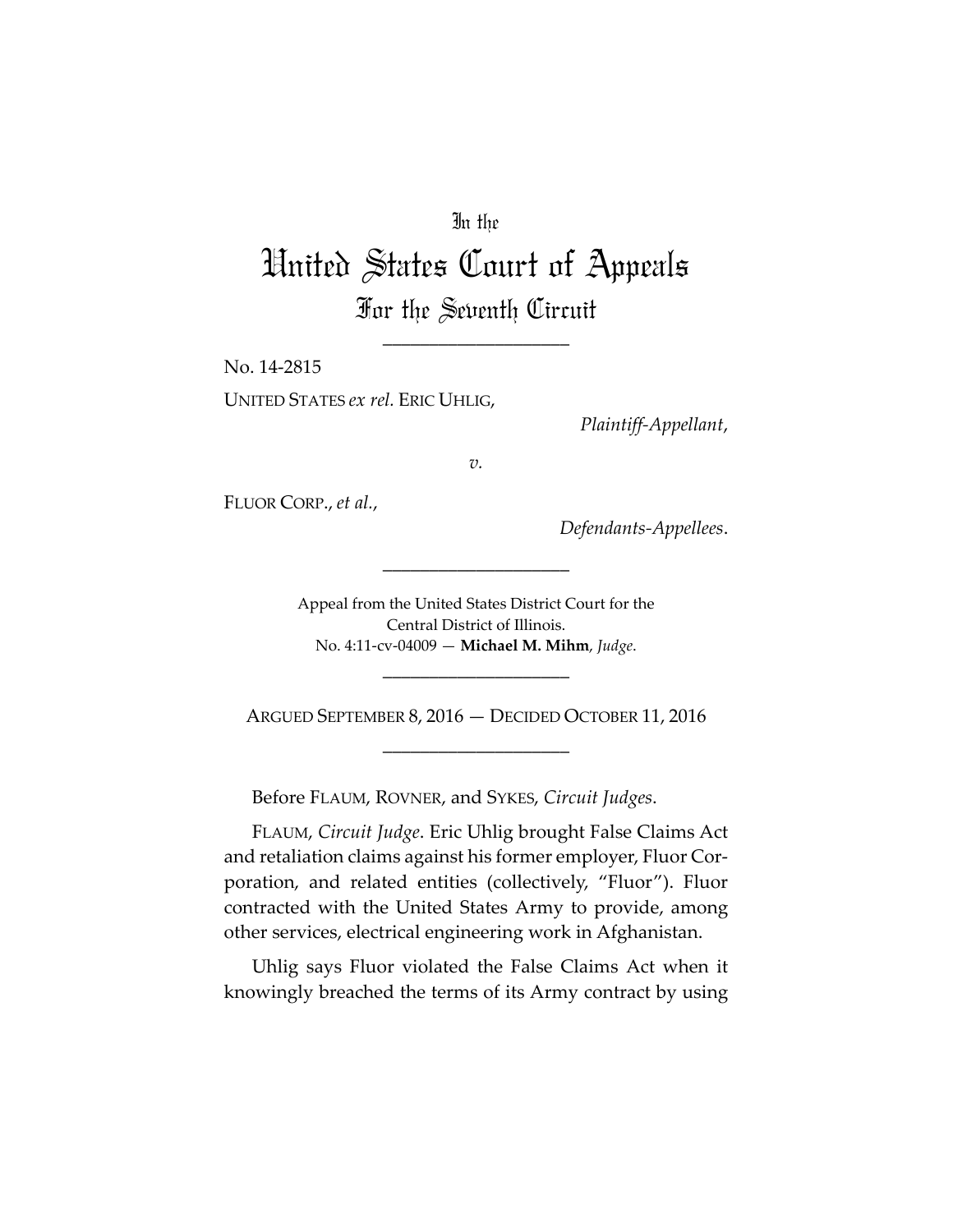unlicensed electricians as journeymen and billing the government for the services. Uhlig also contends Fluor wrongfully terminated Uhlig as a whistleblower in violation of 31 U.S.C. § 3730(h).

The district court granted summary judgment for Fluor. We affirm.

#### **I. Background**

The United States Army uses umbrella agreements known as "indefinite delivery, indefinite quantity" ("IDIQ") contracts with private companies to provide support for military personnel. IDIQ contracts provide the general terms under which a contractor is to work but do not delineate specific conditions. The Army then uses "Task Orders" to assign jobs to a contractor.

In 2007, the Army and Fluor entered into an IDIQ contract known as Logistics Civil Augmentation Program IV ("LOGCAP IV"). LOGCAP IV provided a framework for construction, maintenance, and other services in support of military personnel around the world.

LOGCAP IV originally contained no specific provisions governing personnel qualifications. In August 2008, the Army issued LOGCAP IV Contract Modification 4, which provided:

> The Contractor shall ensure that Contractor personnel … possess a license, certification, training, and/or education commensurate with the level of duties to which they are assigned. … Contractor will comply with the terms of this provision if Contractor develops and reasona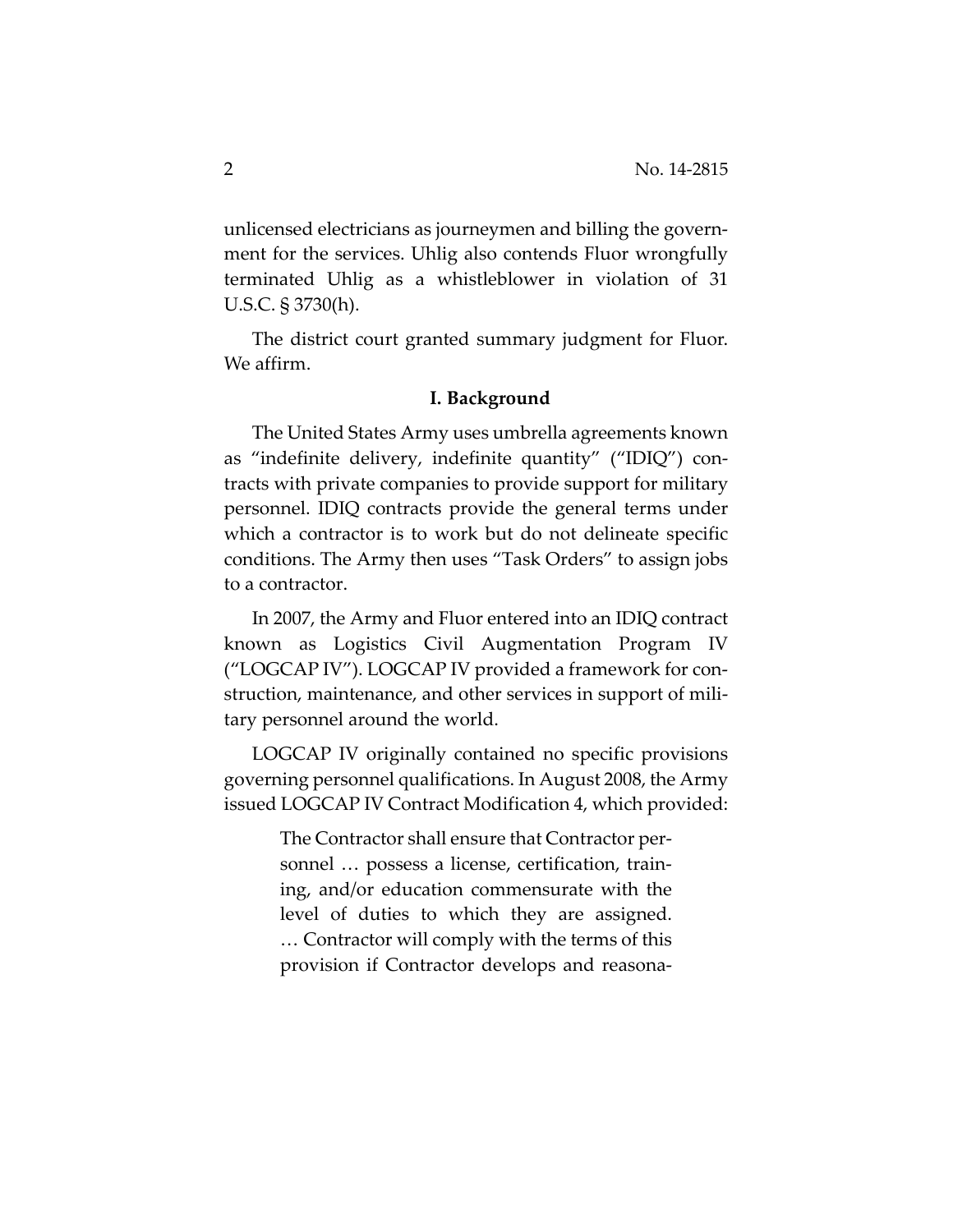bly implements a Trades Certification and Validation Plan, as approved by the Government, utilizing the master, journeyman, or apprentice model.

Fluor submitted a Trades Certification and Validation Plan as required by Modification 4. The Plan divided craft workers into four categories using "a combination of licenses held, education, training, and experience."

 The Plan defined a "helper" as an apprentice who works under constant supervision and a "journeyman" as a skilled craftsperson who may work with minimal supervision and possesses "verifiable minimum experience and/or holds a universally accepted certification, license and/or degree." The Plan also stated that electricians "[m]ay be required to hold a license."

In January 2009, the government approved the Plan, making it the contractual standard by which Fluor employees' qualifications were to be established.

In July 2009, Fluor was awarded Task Order 5, which authorized Fluor to perform a variety of services, including electrical work, at military bases in northern Afghanistan. Before Fluor, a different contractor, KBR, Inc., had been performing this work. To avoid major disruptions in service, the government requested that Fluor attempt to hire KBR employees who were already in Afghanistan. Fluor hired American and British former KBR employees, as well as employees from Bosnia, Macedonia, India, and Pakistan. The employees who were not citizens of the United States or Great Britain were referred to as "other-country nationals."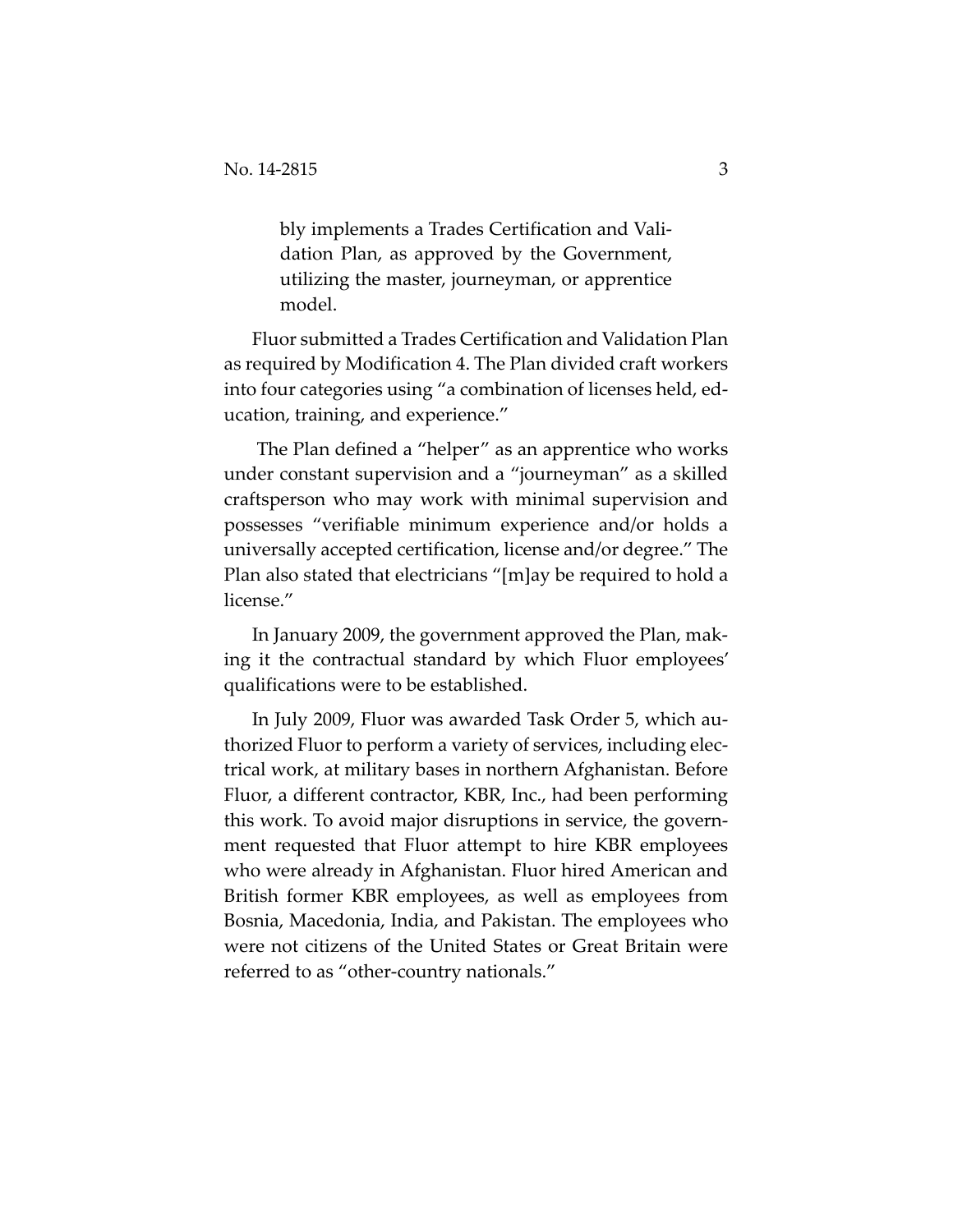Uhlig was one of the KBR employees that Fluor hired. Fluor gave Uhlig a one-year foreperson<sup>1</sup> position starting January 23, 2010.

In early 2010, Fluor reviewed its procedures for establishing journeyman electricians' qualifications and decided to require that these electricians hold a state-issued United States license or a Great Britain-issued license. Fluor says that it imposed this requirement not because it was obligated to do so under Modification 4, but rather because it wanted to streamline its qualification process and promote uniformity.

Uhlig had graduated from an apprenticeship program but did not have an electrician's license because his home state of Missouri—like several other states—did not issue electrician's licenses.

By mid-2010, Fluor had implemented its licensing requirement for journeyman electricians being hired in the United States for deployment to Afghanistan. However, the situation was more complicated for electricians like Uhlig, who had already been hired in Afghanistan as "foremen" but lacked state-issued electrician's licenses. No one disputed that the unlicensed foremen were qualified to do journeyman work; nevertheless, Fluor decided to apply its licensing requirement to existing employees.

On November 16, 2010, Fluor emailed its foremen working under Task Order 5, including Uhlig, explaining that licensed

<sup>&</sup>lt;sup>1</sup> At KBR, Uhlig and other workers were "journeymen." Uhlig and other KBR journeymen were hired by Fluor as "foremen" because Fluor did not yet have a job classification named "journeymen," though KBR's pay scale for journeymen matched Fluor's pay scale for its foremen.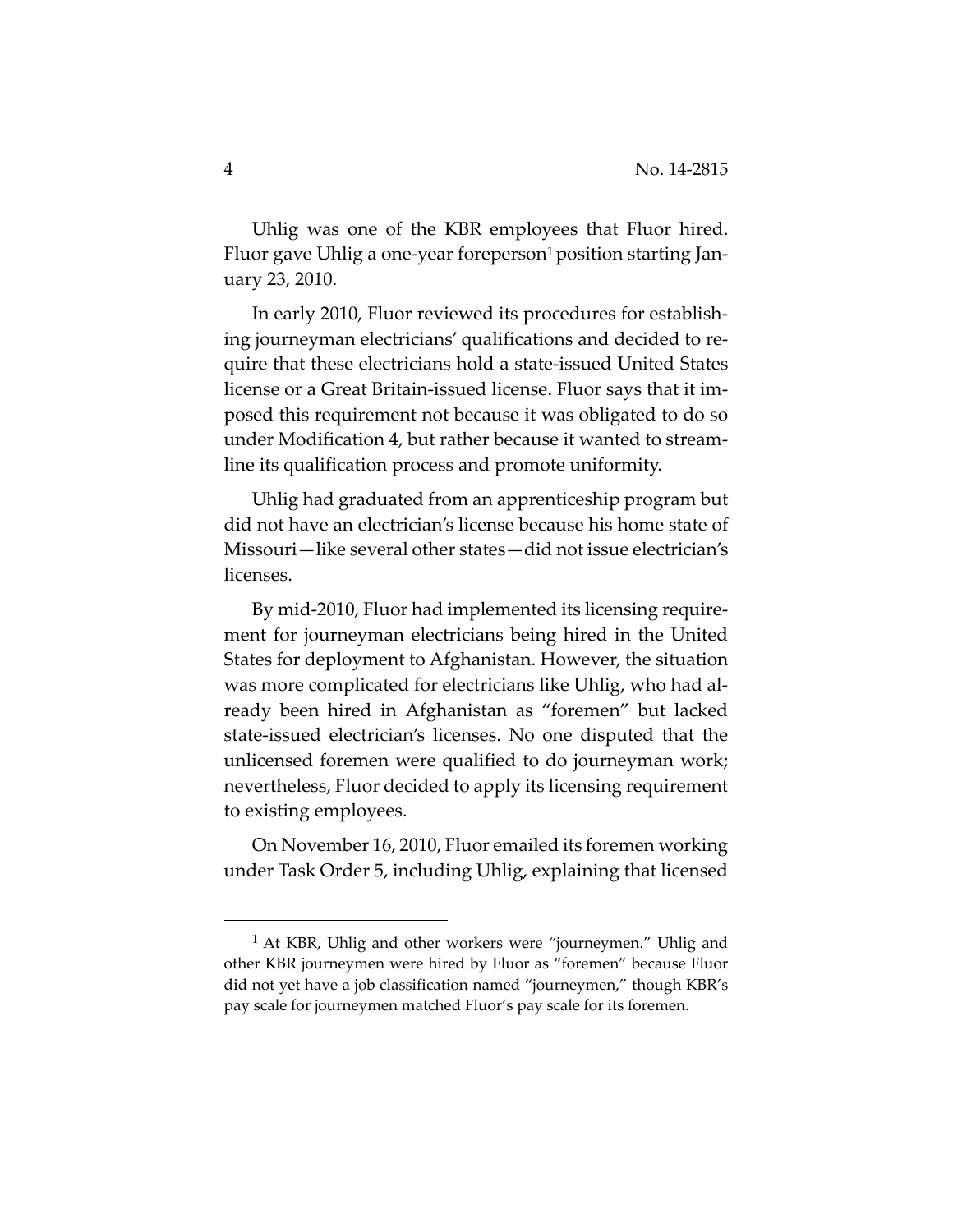foremen would be reclassified as "journeymen" and unlicensed foremen would be reclassified as "helpers." Fluor stated that this change was meant to "bring Fluor into better alignment with our contractual requirements." Accordingly, of the hundreds of Fluor electricians working under Task Order 5, approximately thirty-one, including Uhlig, became "helpers." The others simply changed titles from "foremen" to "journeymen."

Other-country nationals were not eligible for licensing by a state in the United States. Thus, under Fluor's self-imposed licensing procedure, all such employees became helpers, even if, by virtue of their education and experience, they were qualified to perform journeyman work. However, Fluor did not plan to terminate unlicensed other-country nationals in the same way Fluor terminated Uhlig. Fluor says that it was more affordable to retain those employees as helpers because they did not get the same overseas benefits as American helpers.

On November 17, 2010, Fluor offered Uhlig an additional year's employment. However, on November 19 Fluor informed Uhlig that because he did not have a license, he was being reclassified as a helper. Fluor further informed Uhlig that unless he obtained a license before January 23, 2011, the end of his one-year employment, he would be terminated.

Unfortunately for Uhlig, he was out of vacation days and had no opportunity to return to the United States to get an electrician's license by January 2011. Uhlig asked human-resources supervisor Thomas Rizzo for help, but Fluor would not change its position. Uhlig was upset that he would be terminated while the unlicensed other-country nationals—also now all helpers—would stay on.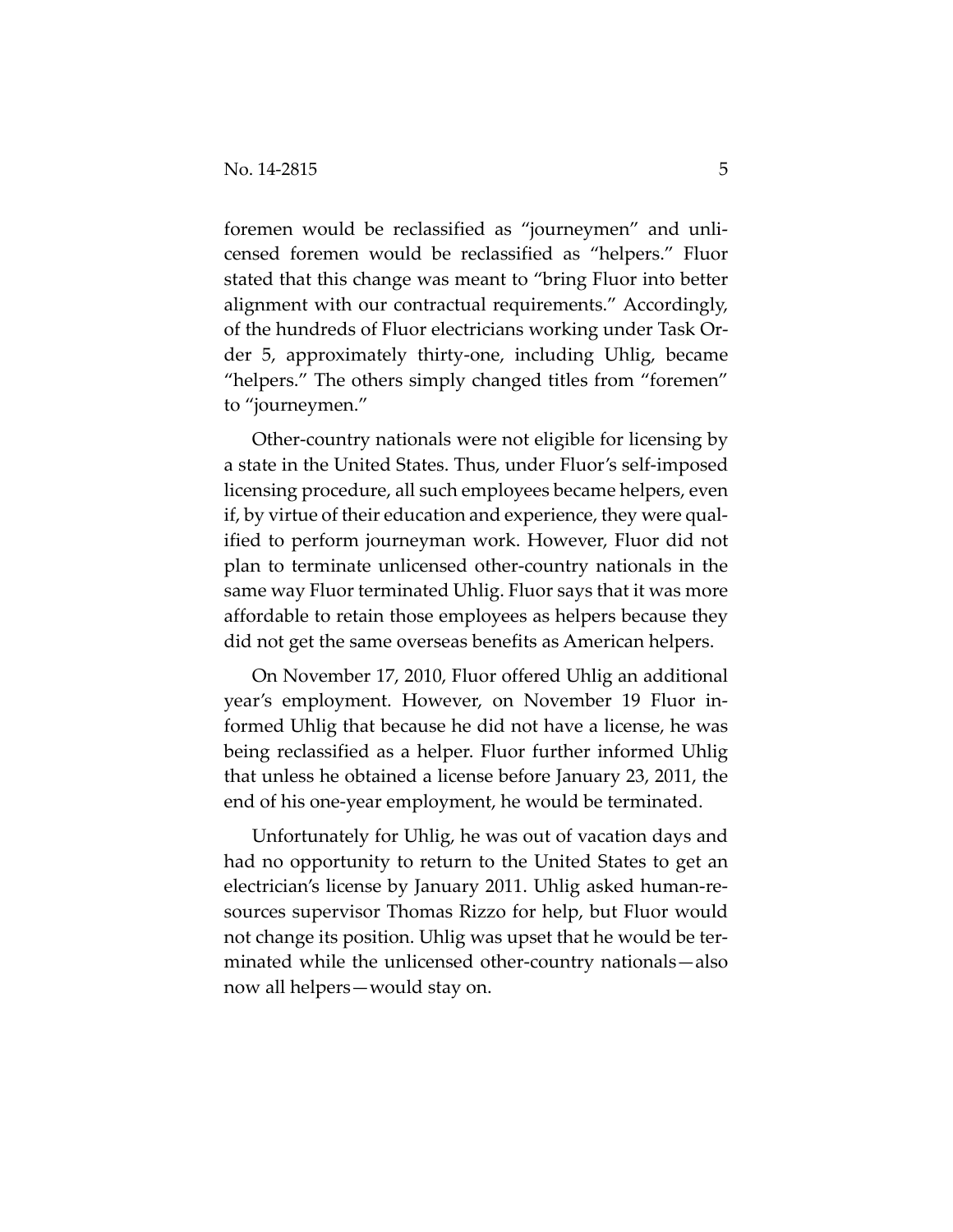Uhlig says that after imposing the licensing requirement, Fluor directed helpers to perform unsupervised journeyman work. Uhlig was particularly frustrated after one assignment at a camp called "NKC" and sent an email to Rizzo and Defense Contract Management Agency officer Billy Porter. In it, Uhlig said he was given an assignment he did not think he should be given as an unlicensed helper. Uhlig further stated: "I am a U[S] tax payer losing my job at the end of January because … this company is using my US tax dollars having OCN/A[fg]hans [as] unlicensed electricians going against government compliance." Uhlig had not read Modification 4 or the language of the Trades Certification and Validation Plan at that point.

Rizzo asked Uhlig why he had contacted the government directly instead of pursuing available channels through Fluor. Uhlig responded in a December 4, 2010 email: "I am just following a US taxpayer's obligation to report fraud waste and abuse from stiffing the US government." Uhlig again copied Porter on the email, but also sent the email to mdoyle@doyleraizner.com, stating that Mr. Doyle was his attorney, and to mssparky@mssparky.com. Ms. Sparky was a website hosted by a former KBR employee, the stated purpose of which was "exposing … corporate greed among [defense] contractors." Uhlig admits that when he sent the email, he had neither retained Doyle as his attorney nor previously been in contact with him. Uhlig had simply found Doyle's name and email address on the Ms. Sparky website.2

 <sup>2</sup> Uhlig's email accusations eventually prompted two members of the Defense Contract Management Agency's quality-assurance staff to investigate the tasks that Fluor's electricians were performing. The staff did not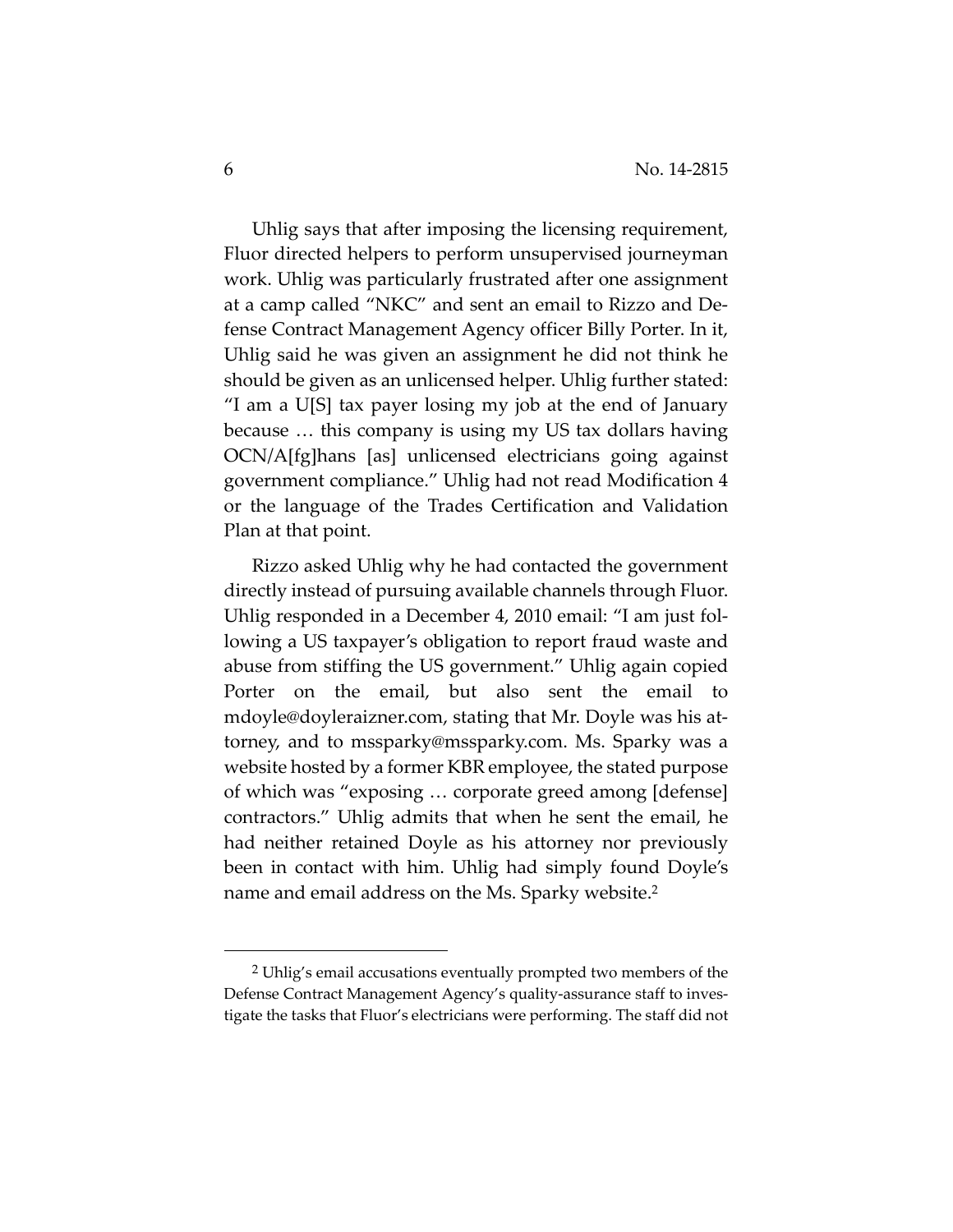-

One week later, Fluor terminated Uhlig. Fluor says Uhlig's email to Ms. Sparky was unacceptable not only because it was inflammatory but also because it contained Thomas Rizzo's name, email address, and phone numbers, which were not publicly available. Sending this information to the Ms. Sparky email address violated Fluor's computer-use policy.

On February 15, 2011, Uhlig filed False Claims Act and retaliatory-discharge claims against Fluor. The government declined to intervene as the plaintiff on its own behalf under 31 U.S.C. § 3730(b)(4)(B).

Fluor moved for summary judgment, and the district court granted Fluor's motion on August 6, 2014. In dismissing the False Claims Act claim, the district court held that Fluor's contract with the Army did not require that journeyman electricians be licensed and therefore that Fluor had not breached the contract. The court dismissed Uhlig's retaliation claim because Uhlig had no objective basis for asserting that Fluor had defrauded the government, thus his complaint was not "protected activity" under the False Claims Act. This appeal followed.

## **II. Discussion**

We review a district court's grant of summary judgment de novo, examining the record in the light most favorable to

find any problems. On-site Defense Contract Management Agency Commander Colonel Cameron Holt said he was not concerned about Uhlig's allegations. Fluor received no written feedback from the Defense Contract Management Agency regarding the investigation, and Fluor was never asked to change its practices or procedures with respect to the assignment of electrical tasks.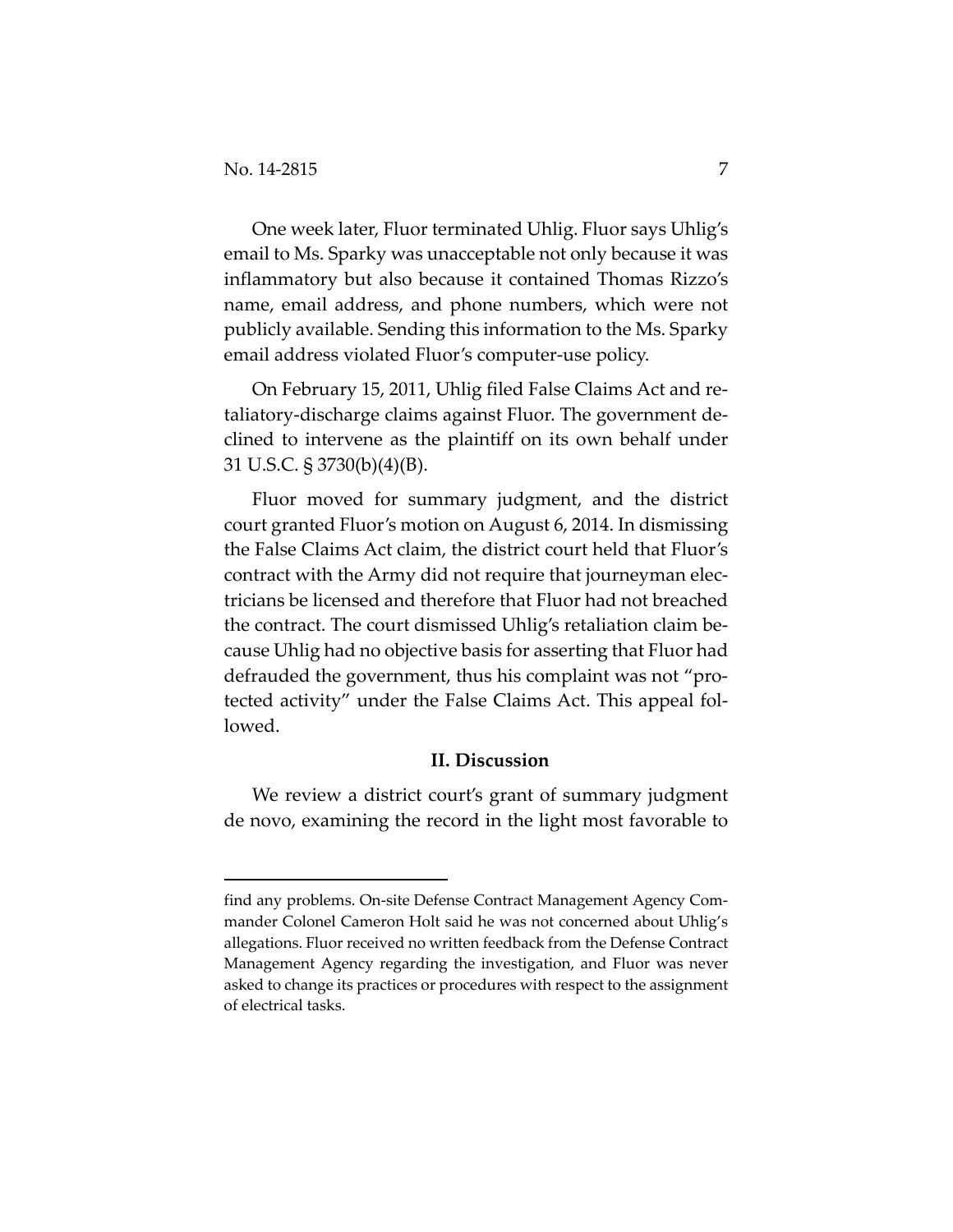the nonmoving party. *United States ex rel. Feingold v. AdminaStar Fed., Inc.*, 324 F.3d 492, 494 (7th Cir. 2003) (citation omitted). Summary judgment is proper when "there is no genuine dispute as to any material fact and the movant is entitled to judgment as a matter of law." Fed. R. Civ. P. 56(a).

#### **A. False Claims**

The False Claims Act, 31 U.S.C. § 3729 *et seq.*, makes it unlawful to (1) knowingly present a "false or fraudulent claim for payment or approval" to the United States government, or (2) knowingly make, use, or cause to be made or used a "false record or statement material to a false or fraudulent claim." 31 U.S.C. § 3729(a).

Under the Act, private individuals such as Uhlig—referred to as "relators"—may file *qui tam* civil actions on behalf of the United States. To establish civil liability under the False Claims Act, a relator generally must show that (1) the defendant made a statement in order to receive money from the government; (2) the statement was false; (3) the defendant knew the statement was false; and (4) the false statement was material to the government's decision to pay or approve the false claim. *United States ex rel. Yannacopoulos v. Gen. Dynamics*, 652 F.3d 818, 822, 828 (7th Cir. 2011) (citations omitted).

Uhlig says Fluor violated the False Claims Act by knowingly employing unlicensed electricians in breach of its contract and submitting invoices for the unlicensed services to the government for payment. However, the contract did not require licensing. Modification 4 to the LOGCAP IV contract required craft employees to "possess a license, certification, training, *and/or* education commensurate with the level of duties to which they are assigned" (emphasis added). Further,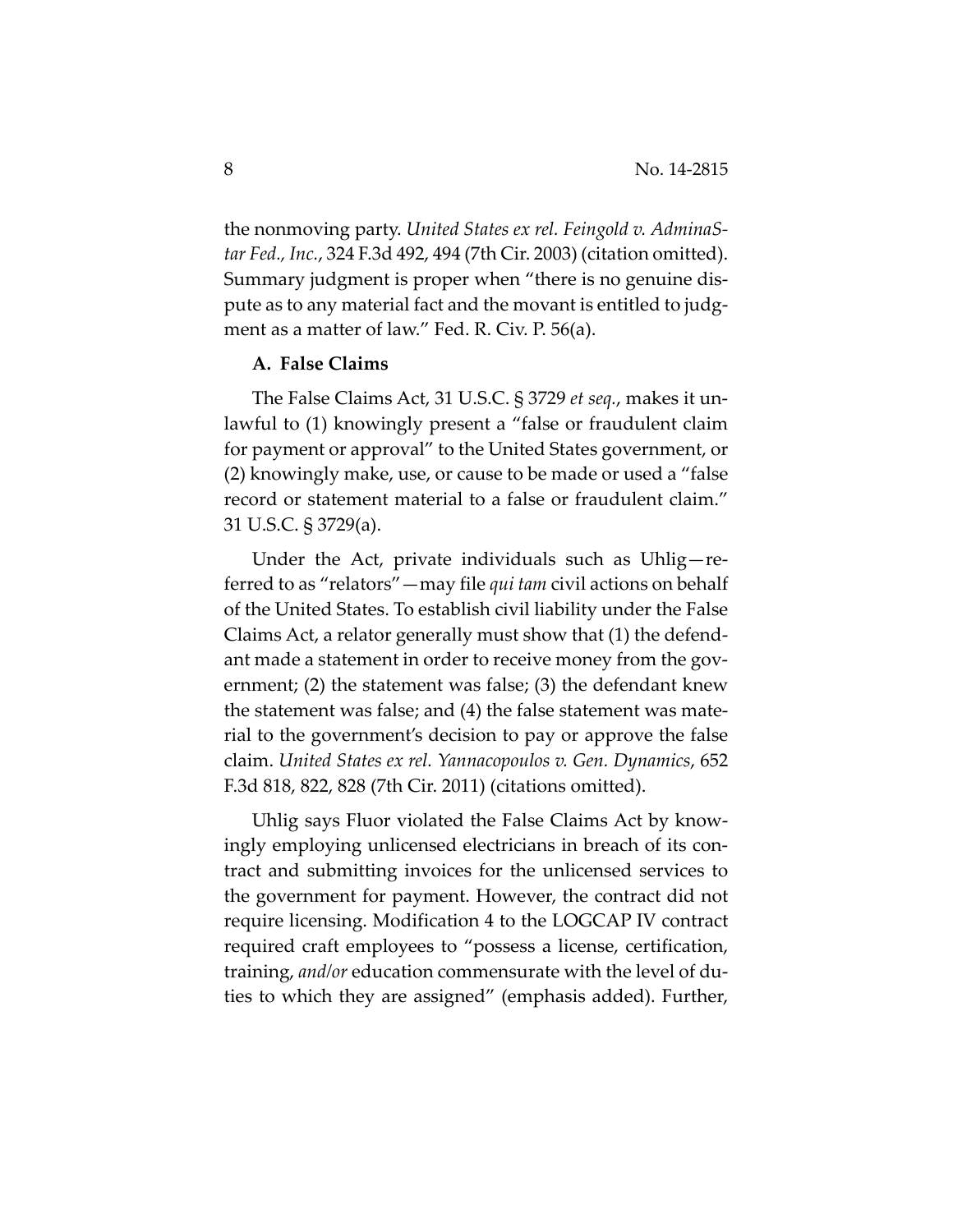the Trades Certification and Validation Plan, which was the contractual standard by which the employees' qualifications were to be established, also did not require licensing. Rather, the Plan defined "journeyman" as a "[s]killed craftsman … having verifiable minimum experience *and/or* hold[ing] a universally accepted certification, license *and/or* degree" (emphases added).

The contract language clearly provided a set of options for establishing an employee's qualifications, and licensing was not the exclusive method for doing so. Though Fluor independently decided to phase in a self-imposed requirement that journeymen must hold a license, this internal requirement did not change the plain terms of the contract. *See Yannacopoulos*, 652 F.3d at 826. As a result, Fluor was not in breach of its contract with the government when it submitted invoices for electrical work performed by unlicensed electricians.

Uhlig also argues that Modification 4 is an "alternative contract." As a result, he concludes, once Fluor elected one of the four listed means of verifying its electricians' qualifications, Fluor was required to abide by its choice, or else be in breach of the contract. *See Eagle Star Ins. Co. v. Seneca Ins. Co.*, No. 94 CIV. 9106 (JFK), 1995 WL 733642, at \*3 (S.D.N.Y. Dec. 12, 1995).

We disagree. *Eagle Star* describes an alternative contract as:

> one in which a party promises to render some one of two or more alternative performances, either one of which is mutually agreed upon as the bargained-for equivalent given in exchange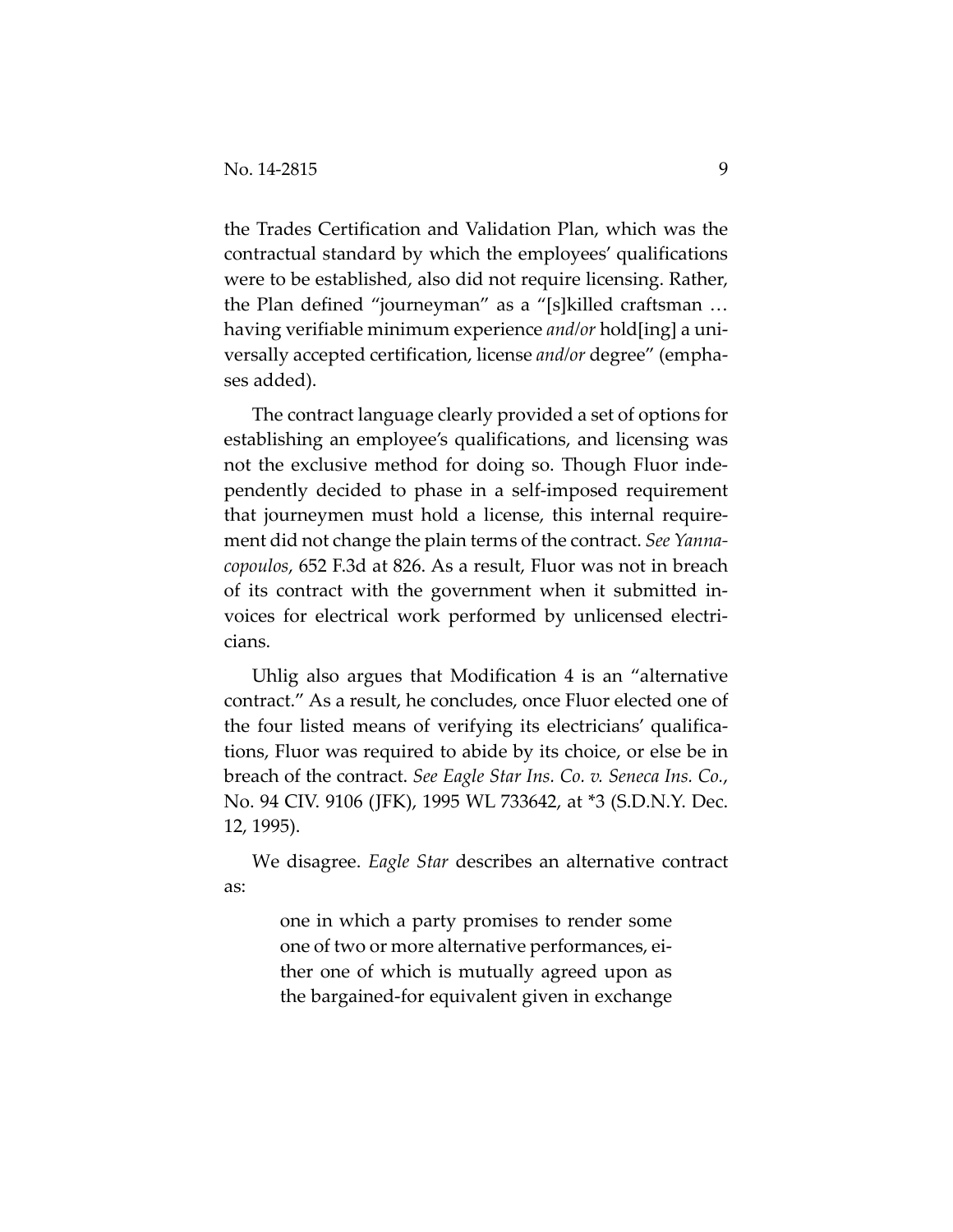for the return performance by the other party. Once a party elects its method of performance, the contract ceases to be an alternative contract and the electing party is obligated to perform in accordance with the method of performance elected by him.

*Id*. (internal citations and quotation marks omitted).

The Letter Agreement in *Eagle Star* contemplated mutually exclusive performance options. *See id.* at \*4. Here, however, the language in Modification 4 and the Trades Certification and Validation Plan contemplates compatible choices, as indicated by the repeated use of "and/or" in describing the qualification options.

Indeed, a plain reading of Modification 4 and the Trades Certification Validation Plan is that Fluor needed to ensure that its electricians were qualified for the duties to which they were assigned by virtue of at least one of the following: license, certification, training, or education. Nothing in the contract suggests that Fluor was required to elect one method of verifying its electricians' qualification and that Fluor would then be limited to that method. In other words, under the contract, Fluor could ensure that one electrician was qualified via education, another via certification, and a third through licensure, so long as each was qualified. Further, the contract did not forbid Fluor from applying higher internal licensure policies to American electricians relative to other-country national electricians. The contract at issue, therefore, is not an "alternative contract."

Finally, Uhlig cites to emails from Fluor employees allegedly interpreting the contract to prohibit unlicensed other-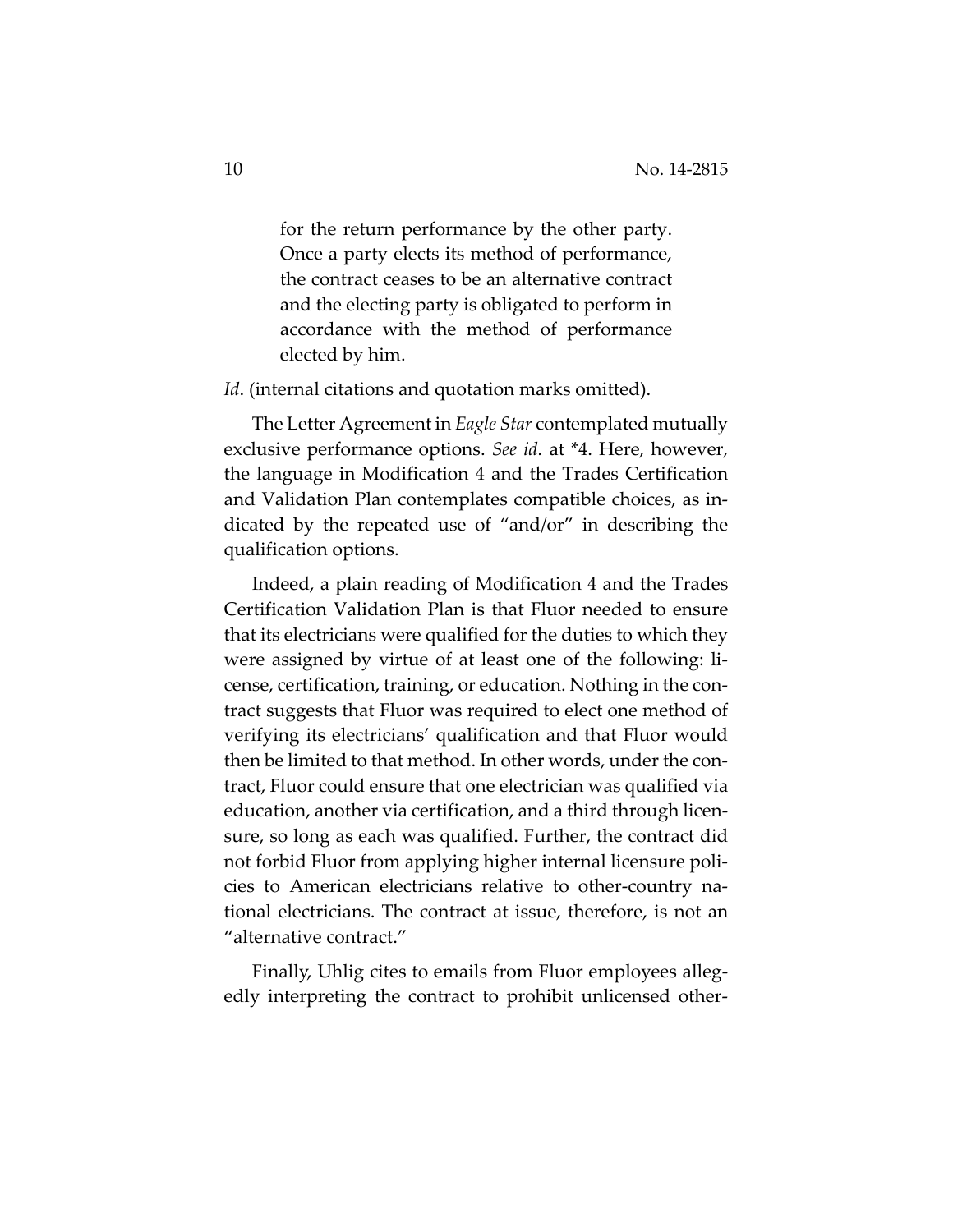country nationals from performing electrical work. However, these messages do not change the contract's plain terms. *See Yannacopoulos*, 652 F.3d at 826 (when "[t]he language of [the contract] is clear on its face, … the intent of the parties is to be derived only from the express language of the contract") (citation and internal quotation marks omitted).

Fluor did not breach its contract. Therefore, there was no false statement under the False Claims Act, and we affirm the district court's decision.

### **B. Retaliation**

Uhlig next argues that the district court erred in dismissing his retaliation claim. An employee can pursue a claim for unlawful retaliation if he was discharged "because of lawful acts done by the employee … in furtherance of an action under" the False Claims Act. 31 U.S.C. § 3730(h). In other words, a plaintiff must prove that he was engaged in protected conduct and was fired "because of" that conduct. *Halasa v. ITT Educ. Servs., Inc.*, 690 F.3d 844, 847 (7th Cir. 2012) (citations omitted).

To determine whether an employee's conduct was protected, we look at whether "(1) the employee in good faith believes, and (2) a reasonable employee in the same or similar circumstances might believe, that the employer is committing fraud against the government." *Fanslow v. Chi. Mfg. Ctr., Inc.*, 384 F.3d 469, 480 (7th Cir. 2004) (citation omitted). In assessing the second, "objective" prong, we look to the facts known to the employee at the time of the alleged protected activity. *See id.* at 479–80; *Mann v. Heckler & Koch Def., Inc.*, 630 F.3d 338, 345 (4th Cir. 2010).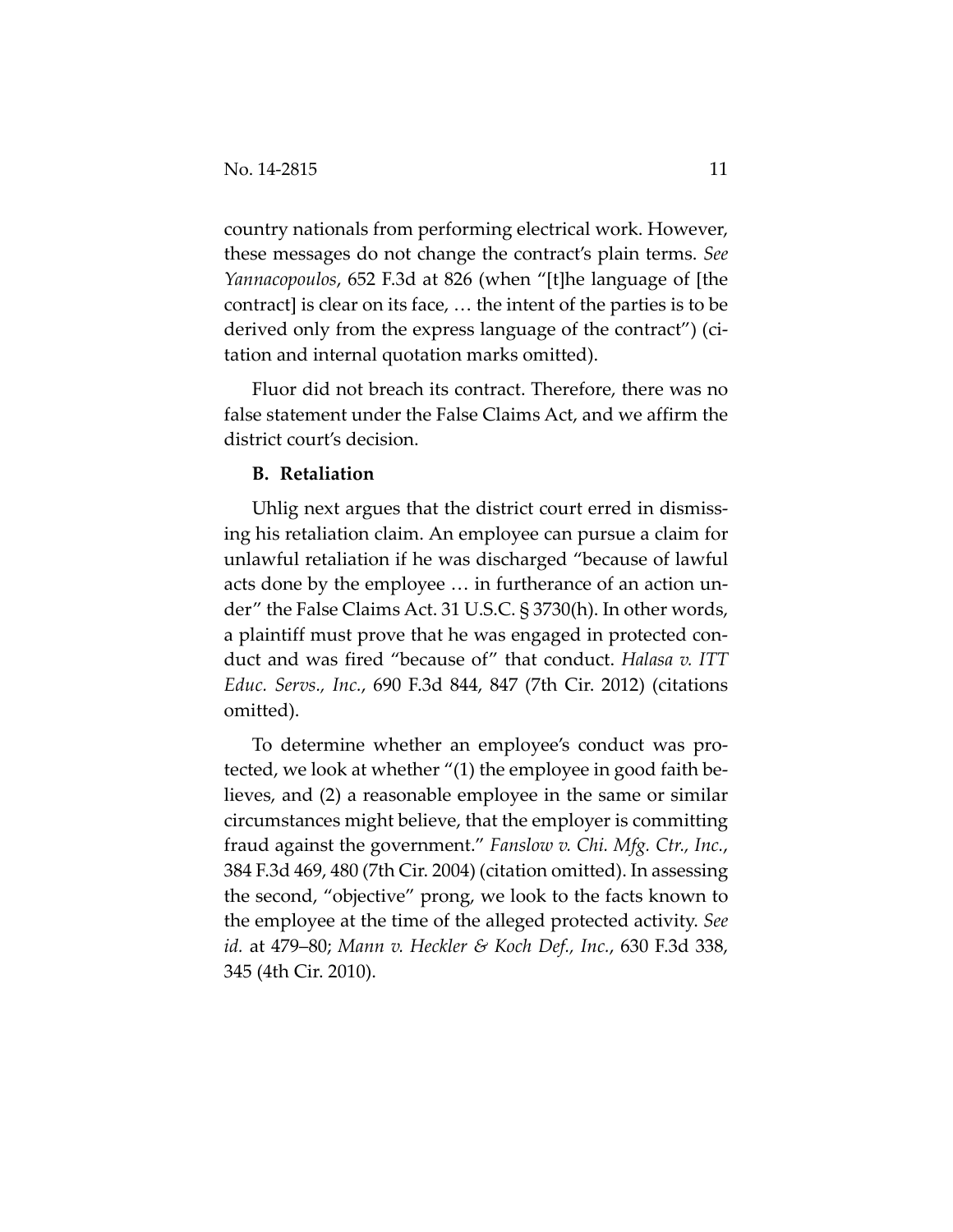Uhlig's retaliation claim cannot proceed because he did not show that, at the time he sent the December 4, 2010 email, a reasonable employee in Uhlig's position would have believed Fluor was defrauding the government. As a result, his conduct was not protected activity that could give rise to a retaliation claim.

Uhlig admits he did not read Modification 4, the Trades Certification and Validation Plan, or any other relevant contract language before he sent the December 2010 email. He therefore did not have any firsthand knowledge of Fluor's contract obligations to the Army.

Further, his secondhand knowledge—from two November 2010 emails—was not sufficient to cause a reasonable person to suspect fraud on the part of Fluor. The November 16, 2010 email explained Fluor's decision to reclassify unlicensed electricians as "bring[ing] Fluor into better alignment with [its] contractual requirements." The November 19, 2010 email stated that because Uhlig did not have a license, he was being reclassified as a helper "to align [Fluor's] job titles and basic job responsibilities with the appropriate license, in accordance with our contract with the client."

Neither of these messages stated that Fluor's contract with the government required all electrical work to be performed by licensed journeymen or that there was no role for unlicensed helpers. The emails do not state Fluor's contractual obligations to the government. Thus, these emails were not enough to cause someone in Uhlig's position to believe that Fluor was defrauding the government.

Even if Uhlig subjectively believed Fluor was breaching its contract, he lacked a sufficient basis on which to satisfy the